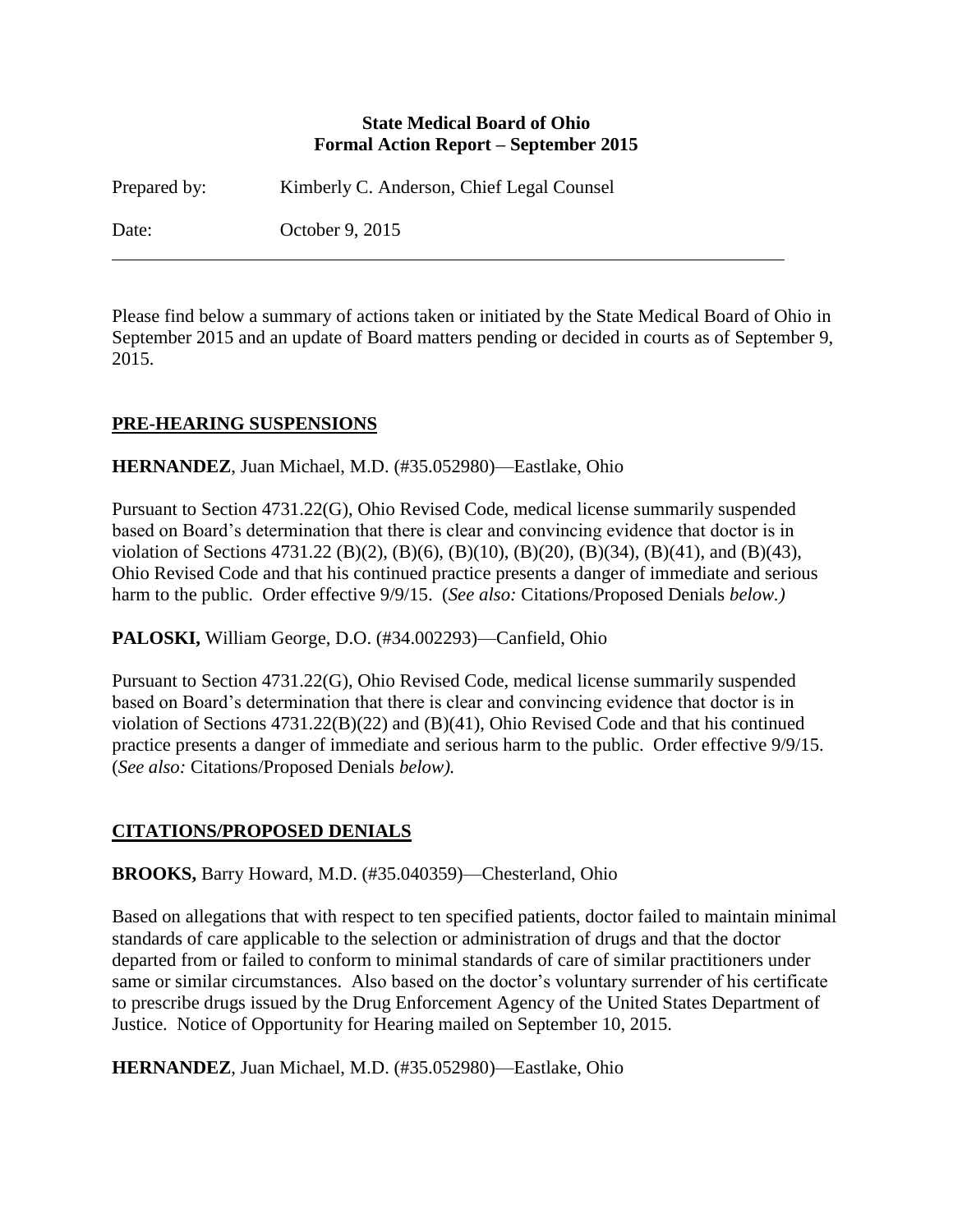Based on allegations that with respect to ten specified patients, doctor violated or attempted to violate the Board's rules on prescribing controlled substances, doctor failed to maintain minimal standards applicable to the selection or administration of drugs or failed to employ acceptable scientific methods in the selection of drugs or other modalities; and failed to conform to minimal standards of care of similar practitioners under the same or similar circumstances. Also based on allegations that doctor failed to comply with standards and procedures established in rules for the operation of or provision of care at a pain management clinic, failed to comply with standards and procedures for review of the Ohio Automated RX Reporting System, failed to comply with statutes of the State Board of Pharmacy related to the drug database, failed to cooperate in an investigation of the Board and committed an act that constitutes a felony in this state. Notice of Opportunity for Hearing mailed September 10, 2015.

**INNOCENZI,** Anthony, DPM (#36.003012)—Boardman, Ohio

Based on podiatric doctor's plea agreement which adjudicated him guilty of Healthcare Fraud in the United States District Court for the District of Colorado which itself constitutes a plea of guilty to a felony and also based on acts, conduct and omissions which constitute obtaining of or attempting to obtain money or anything of value by fraudulent misrepresentation in the course of practice. Notice of Opportunity for Hearing mailed on September 10, 2015.

**KUMAR,** Kush, M.D. (#35.091102)—Dublin, Georgia

Based on May 2014 Public Consent Order and May 2015 Order with the Georgia Composite Medical Board and the July 2015 Order of the Medical Board of California adopting the doctor's Stipulated Surrender of License which constitute actions taken by an agency responsible for authorizing, certifying or regulating an individual to practice a health care occupation in this state or another jurisdiction. Notice of Opportunity for Hearing mailed September 10, 2015.

**TERAN MIRANDA,** Carlos Gustavo, M.D. (#35.099330)—Merced, California

Based on the April 2015 Order from the Medical Board of California which prohibits doctor from practicing as a pediatrician during the pendency of a criminal action based on possession of matter depicting minor engaging in sexual conduct and unauthorized invasion of privacy. Notice of Opportunity for Hearing mailed September 10, 2015.

**PALOSKI,** William George, D.O. (#34.002293)—Canfield, Ohio

Based on summary suspension by the State Board of Pharmacy of a Terminal Distributor of Dangerous Drugs with a Pain Management Clinic Classification for which doctor was responsible person and based on the doctor's alleged failure to comply with the standards and procedures for the operation of or provision of care at a pain management clinic. Notice of Opportunity for hearing mailed September 10, 2015.

**RIZVI**, Hil, M.D. (#35.079117)—Frostburg, Maryland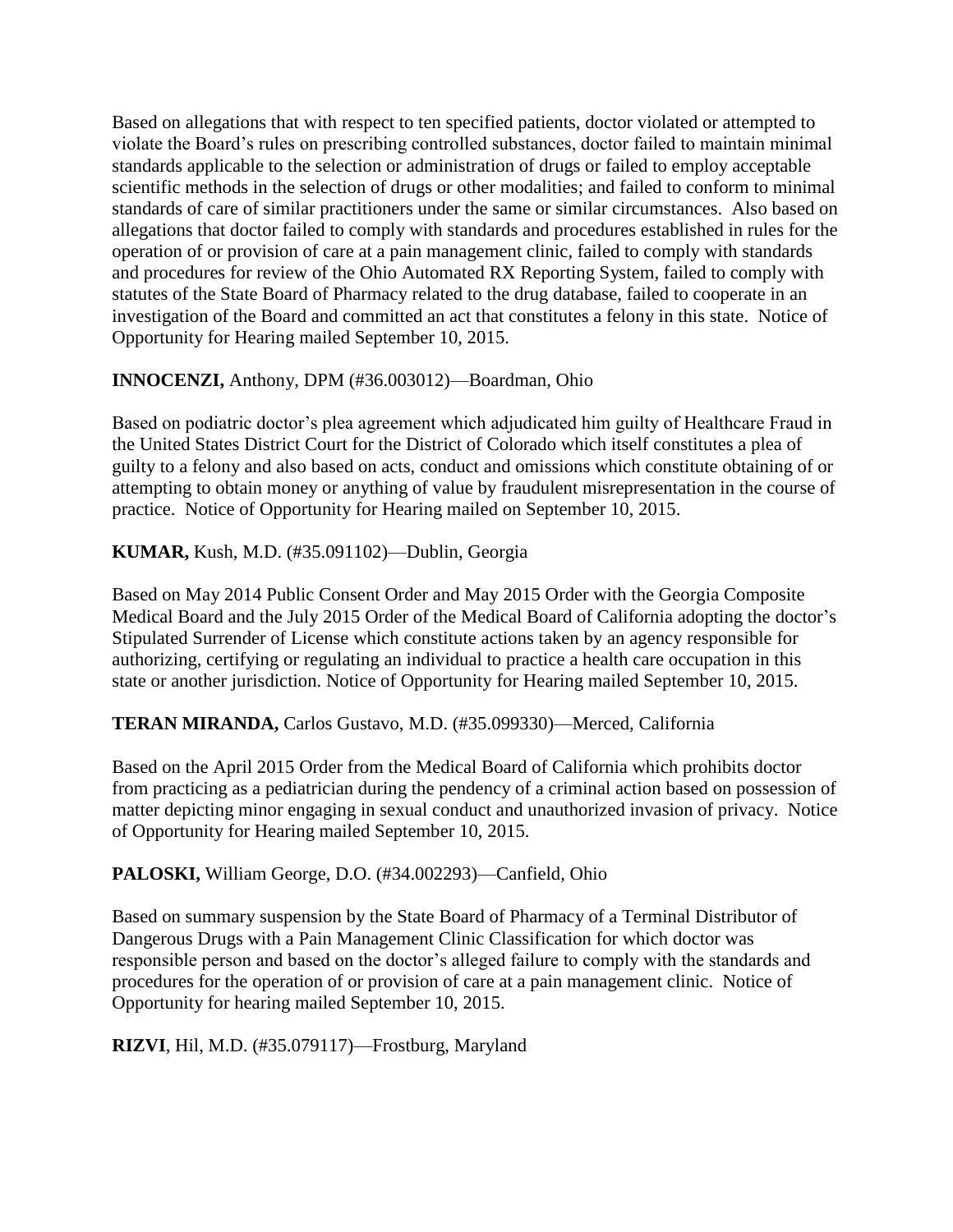Based on the November 2014 Maine Board Order denying the doctor's application for licensure to practice medicine and based on the allegation that the doctor made a false, fraudulent, deceptive or misleading statement in securing or attempting to secure any certificate to practice or certificate of registration issued by the Board. Notice of Opportunity for Hearing mailed September 10, 2015.

# **FINAL ORDERS**

**BHANDARI**, Ranjan Prakash, MD (#35.061547)--Moon Twp., Pennsylvania

Medical license reprimanded. Based on the doctor's conviction in the United States District Court for the Northern District of Ohio on one count of Misbranding Pharmaceuticals, a Class A misdemeanor, committed in the course of practice, which was itself based on the doctor's purchase and use of foreign oncology drugs that were not approved by the FDA. Order effective September 10, 2015.

**GILL**, Anureet, MD (#57.016340)--Shaker Heights, Ohio

Training certificate revoked. Based on the doctor's admission that she relapsed on alcohol and her violation of the limitations placed on her license pursuant to 5/9/12 consent agreement due to her relapse, her failure to obey all federal, state, and local laws due to her arrest for Driving Under the Influence, her failure to appear for scheduled quarterly appearances, and her failure to timely call in to a Board-approved drug testing facility, including her failure to submit to scheduled urine screens. Also based on the doctor's failure to attend required drug and alcohol rehabilitation meetings, her failure to report her relapse to the Board and that the doctor is impaired in her ability to practice according to acceptable and prevailing standards of care because of habitual or excessive use or abuse of alcohol. Order effective September 10, 2015.

**HAGEN**, Karl Matthew, MD (#35.122568)—Ft. Lauderdale, Florida

Medical license reprimanded and subject to probationary terms, conditions and limitations for a minimum of two years. Based on prior action by the Florida Department of Health which reprimanded the doctor, fined him \$10,000; ordered additional medical education and an evaluation based on errors or omissions made during surgery. Order effective September 10, 2015.

#### **RORICK,** Marvin Horton III, MD (#35.052318)—Cincinnati, Ohio

Medical license suspended for at least 30 days with conditions for reinstatement or restoration established. Upon reinstatement or restoration, doctor's license to be subject to probationary terms, conditions and limitations for at least two years. Based on the finding that in his care and treatment of ten specified patients, doctor failed to maintain minimal standards applicable to the selection or administration of drugs, or failed to employ acceptable scientific methods in the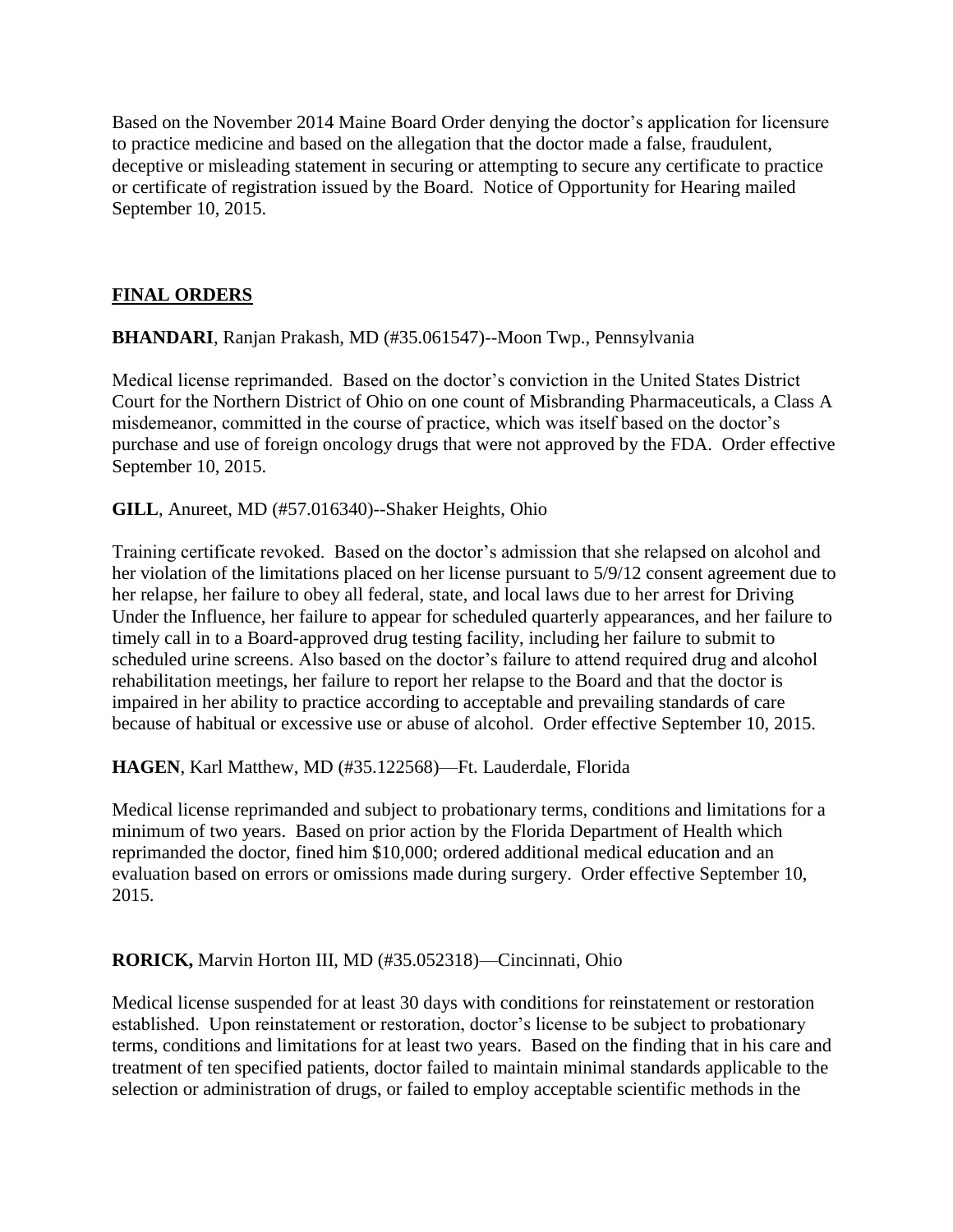selection of drugs or other modalities for treatment of disease and departed from, and failed to conform to minimal standards of care of similar practitioners under the same or similar circumstances. Order effective September 17, 2015.

### **ROTHENBERG**, Lawrence, MD (#35.087302)--West Palm Beach, Florida

Application for medical license permanently denied. Based on an order issued by the Florida Board of Medicine that reprimanded the doctor's license, suspended the license for six months and permanently restricted the doctor from owning, operating or practicing in a pain management clinic and non-permanently restricted the doctor from prescribing controlled substances. Order effective September 10, 2015.

**WEI,** Ping, MT (applicant)--Independence, Kentucky

Application for license to practice massage therapy permanently denied. Based on applicant's conviction for Promoting Prostitution in Tennessee, a misdemeanor of moral turpitude. Order effective September 10, 2015.

# **VOLUNTARY SURRENDERS/RETIREMENTS/WITHDRAWALS**

**CERONI**, Richard, MT (#33.007670)—Massillon, Ohio

Permanent revocation of license to practice massage therapy authorized by massage therapist in lieu of formal disciplinary proceedings pursuant to Section 4731.22(B)(9), Ohio Revised Code. Effective 9/9/15.

#### **CONSENT AGREEMENTS**

**BENZ**, Thomas Bartley, MD (applicant) Parkersburg, WV

Application for license to practice medicine and surgery granted subject to probationary terms, conditions and limitations until at least August 25, 2019. Based on doctor's admission that he was first diagnosed with alcoholism in 1997, suffered his first relapse in May 2014 and underwent treatment and remains in compliance with his agreement with the Alabama Physician Health Program. Agreement effective 9/9/15.

**GALINDO**, Julio Cesar, M.D. (#35.121224)—Columbus, Ohio

Doctor's license to practice medicine and surgery reprimanded and subject to probationary terms, conditions and limitation for a minimum of two years. Based on doctor's admission that he issued two prescriptions for controlled substances to his girlfriend and one controlled substance to himself. Agreement effective 9/9/15.

**JOHNSON**, Peter Carl, M.D. (35.066160)—Graytown, Ohio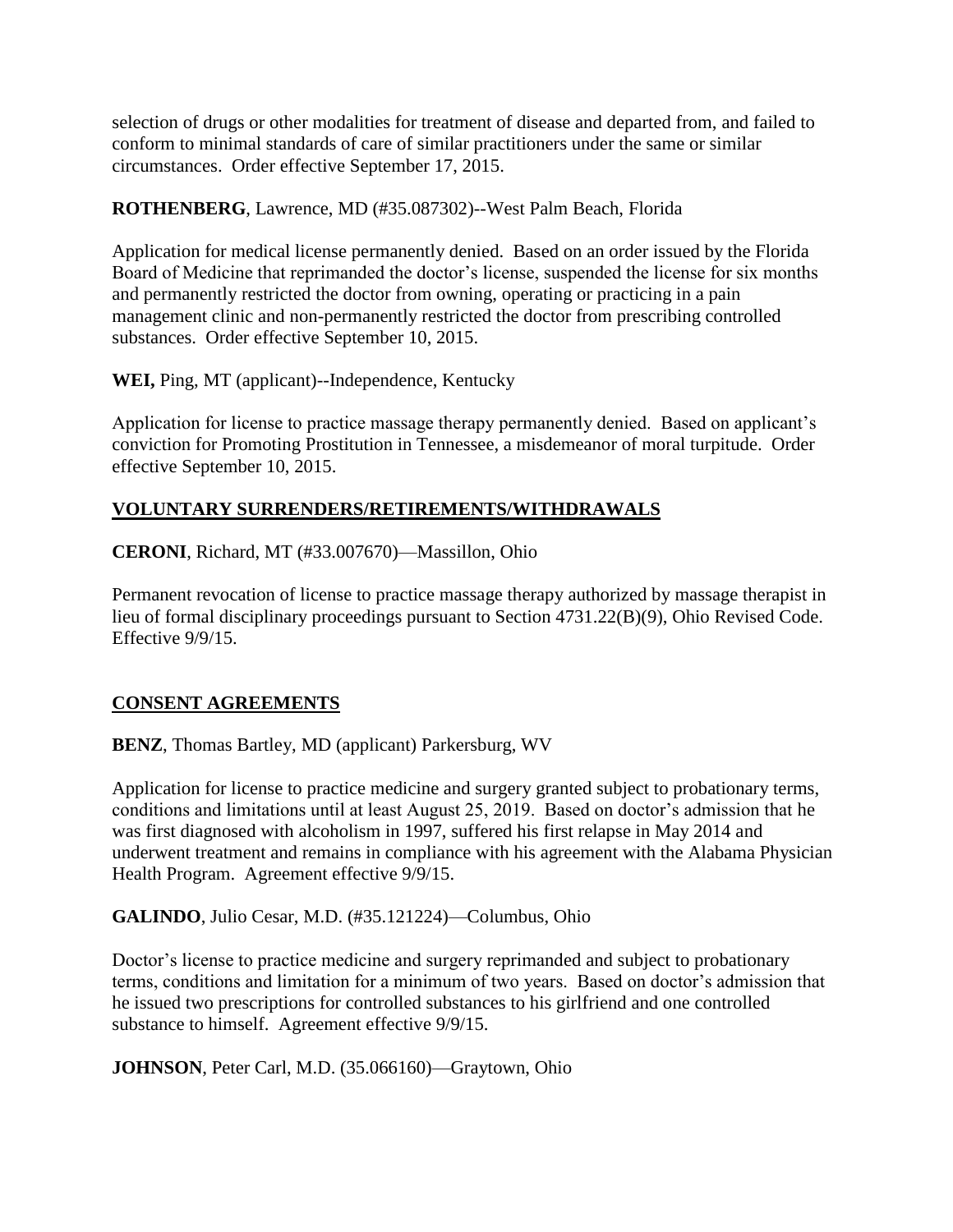Doctor's license to practice medicine and surgery suspended for an indefinite time but not less than two years and subject to probationary terms, conditions and limitations with conditions for reinstatement established. Based on doctor's admission that he had sexual encounters with three patients, with a resident he supervised and with an office assistant who worked for him and that he is unable to practice according to acceptable and prevailing standards of care by reason of mental illness or physical illness. Agreement effective 9/9/15.

# **LICENSE REINSTATED**

**DEMINT**, Franklin Donald, DO (#34.005493), Kingston, Ohio

Doctor's request for reinstatement of license granted by vote of the Board on 9/9/15 subject to probationary terms and conditions for a minimum of three years and permanent limitations as outlined in the November 5, 2014 Board Order. Effective immediately.

# **PROBATIONARY REQUESTS AND MODIFICATIONS**

**BHATIA,** Ajay, MD (#35.094880)—Columbus, Ohio

Doctor's request for reduction of psychiatric sessions to every eight weeks and discontinuance of the chart review requirement granted by vote of the Board on September 9, 2015.

**BORRUSO**, Courtney D., DO (#34.011500)—Ashtabula, Ohio

Doctor's request for reduction in psychiatric sessions to every four months and reduction in personal appearances from every three months to every six months granted by vote of the Board on September 9, 2015.

**BURLAS**, Regis P., DO (#34.002863)--Phoenix, Arizona

Doctor's request to continue under the terms of the June 12, 2013 Superseding Step I Consent Agreement while residing in Rhode Island granted by vote of the Board on September 9, 2015.

**COLFLESH,** Matthew A., MD (#35.082831)—Steubenville, Ohio

Doctor's request for approval of controlled substance prescribing course granted by vote of the Board on September 9, 2015.

**DUNLAP**, Gary Allan, DO (#34.002045)—Dayton, Ohio

Doctor's request to reduce personal appearances from every three months to annually granted by vote of the Board on September 9, 2015.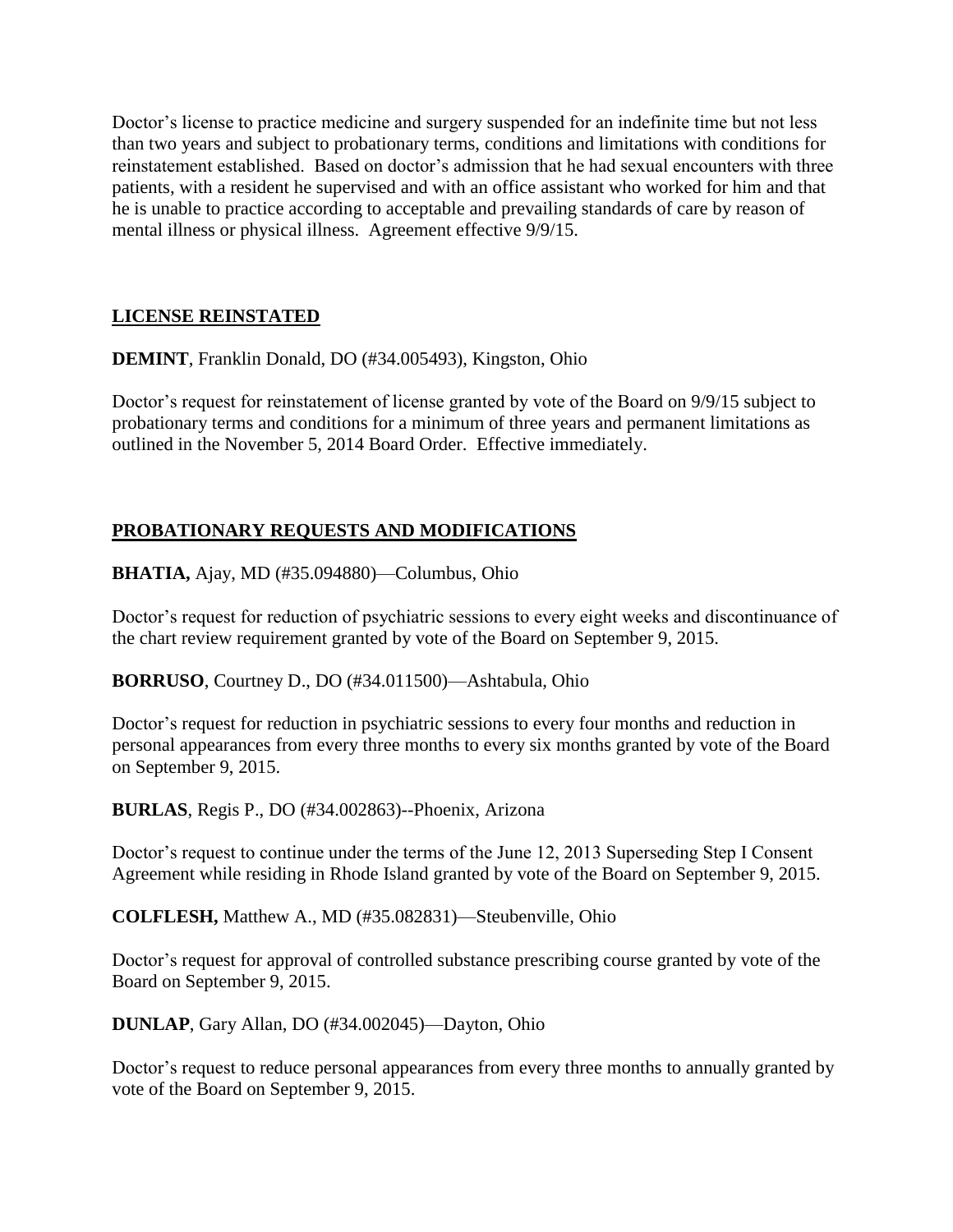**HEACOCK** (Grauer), Allison C., MD (#35.093489)—Columbus, Ohio

Doctor's request to discontinue monthly psychotherapy appointments granted by vote of the Board on September 9, 2015.

**KRAMER**, Thomas DeWeese, Jr., MD (#35.120303)--Rocky River, Ohio

Doctor's request for approval of a new monitoring physician granted by vote of the Board on September 9, 2015.

**MAIER**, Adam C., DO (#34.011814)—Columbus, Ohio

Doctor's request for approval of monitoring physician granted by vote of the Board on September 9, 2015. Frequency and number of charts to be reviewed by the monitor established.

**MUDD**, Mary Elizabeth, MD (#35.051008)—Westerville, Ohio

Doctor's request for approval of medical record keeping course granted by vote of the Board on September 9, 2015.

**RATLIFF**, John Edward, DO (#34.002509)--Blacklick, Ohio

Doctor's request for approval of courses in controlled substance prescribing and medical record keeping granted by vote of the Board of September 9, 2015.

**RIEL-GUZMAN**, Florencia A., MD (#35.037120)—Cincinnati, Ohio

Doctor's request for approval of practice management course granted by vote of the Board on September 9, 2015.

**RYAN**, Carol G., MD (#35.038029)—Kettering, Ohio

Doctor's request for approval of a new practice plan granted by vote of the Board on September 9, 2015.

**SKIBICKI**, Rick, MD (#35.047024)—Euclid, Ohio

Doctor's request for approval of a new monitoring physician granted by vote of the Board on September 9, 2015.

**THOMAS**, Terry L., DO (#34.007232)—Whipple, Ohio

Doctor's request for approval of a new monitoring physician granted by vote of the Board on September 9, 2015.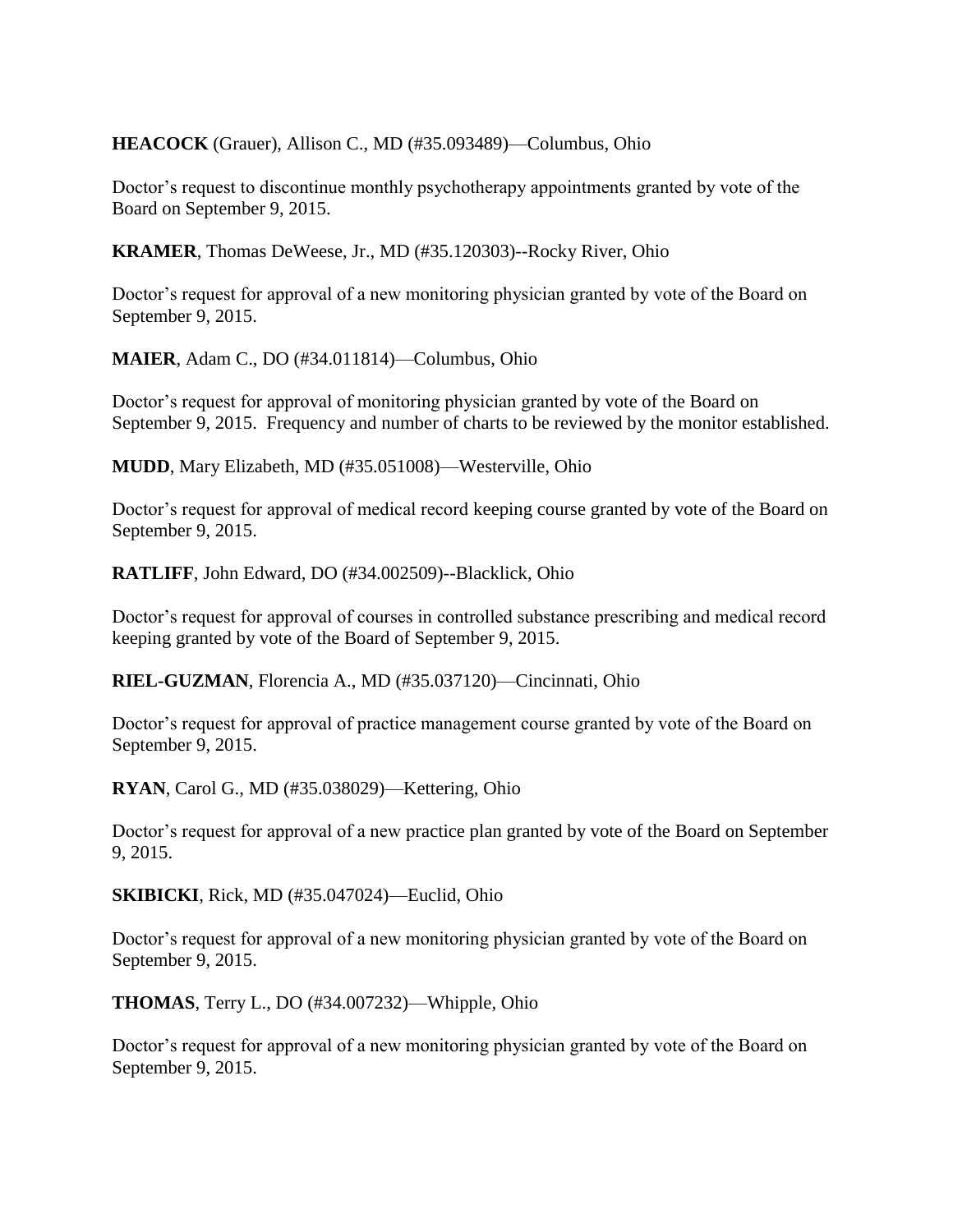**WHITLOCK**, Randall G., Jr., PA (#50.001262)--West Chester, Ohio

Physician Assistant's request to reduce appearances to every six months, request to reduce required attendance at drug and alcohol rehabilitation meetings to two per week with a minimum of ten per month and approval of new reporting physician granted by vote of the Board on September 9, 2015.

### **PROBATION TERMINATED**

**LEWIS**, Carol Elaine, MD (#35.098281)--Cleveland Heights, Ohio

Doctor's request for release from the terms of the September 12, 2012 Consent Agreement granted by vote of the Board on 9/9/15. Effective immediately.

**SAVAGE**, Donald Ray Jr., MD (#35.048034)--Port St. Lucie, Florida

Doctor's request for release from the terms of the March 12, 2014 Board Order granted by vote of the Board on 9/9/15. Effective September 18, 2015.

**THIERRY**, Carol Ann, AA (#67.000026)--Highland Heights, Ohio

Anesthesiology Assistant's request for release from the terms of the September 9, 2009 Consent Agreement granted by vote of the Board on 9/9/15. Effective September 10, 2015.

#### **NON-DISCIPLINARY ORDERS**

**COOKSEY,** Karen Sue, M.T. (33.006445)—Worthington, Ohio

Massage therapist's application for restoration of her license to practice massage therapy granted, pending passage of the Massage and Bodywork Licensing Examination. Based on massage therapist having not practiced in at least two years prior to application for restoration of license. Order effective September 10, 2015. (Journal Entry-No hearing requested).

**FLINN,** Brooke Joyce, MT (#33.016649)—Columbus, Ohio

Massage therapist's application for restoration of her license to practice massage therapy granted pending passage of the Massage and Bodywork Licensing Examination. Based on massage therapist having not practiced in at least two years prior to application for restoration of license. Order effective September 10, 2015. (Journal Entry-No hearing requested).